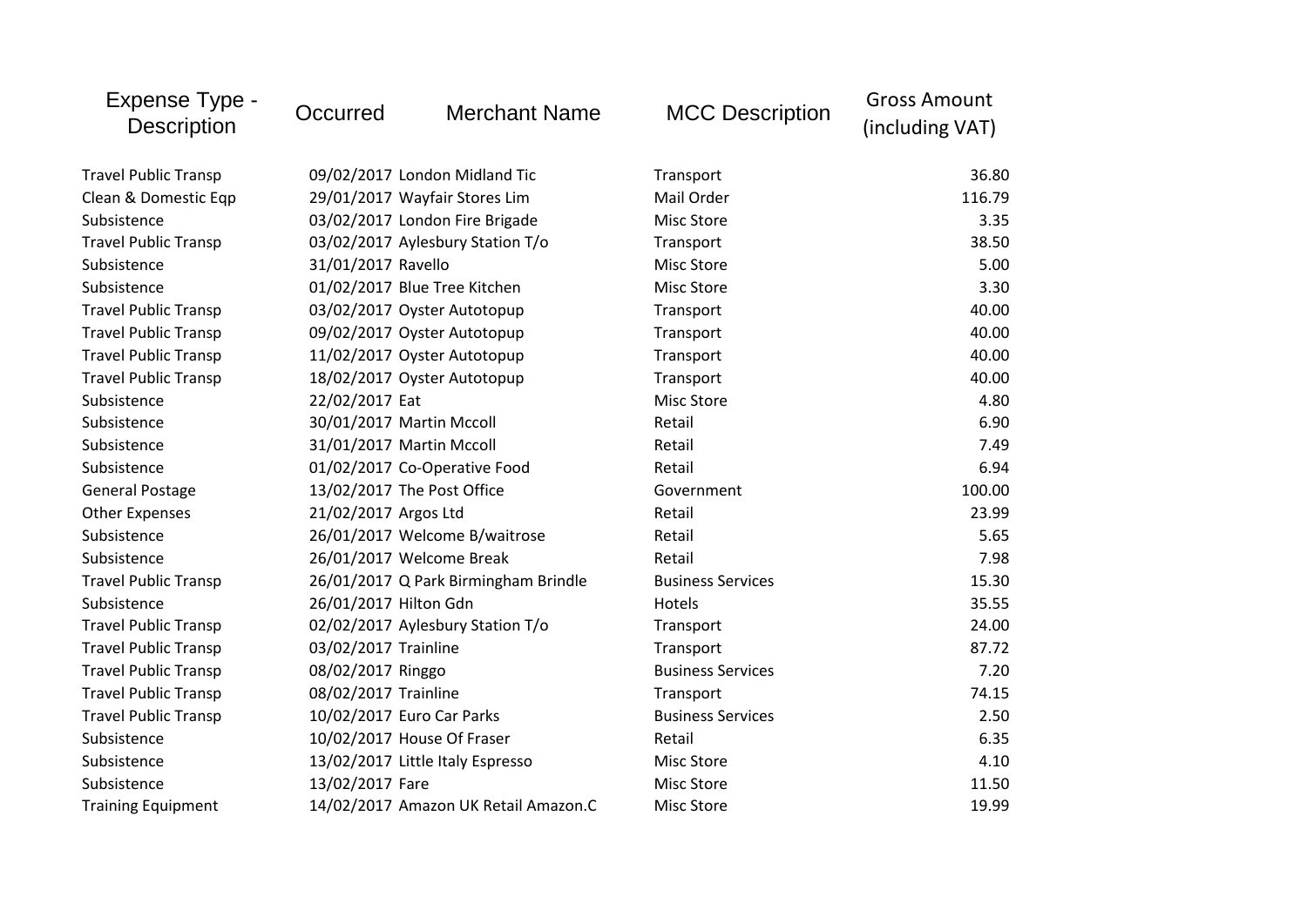| Subsistence                 | 15/02/2017 Waterfront Cafe Bar Bi  | <b>Misc Store</b>            | 5.05   |
|-----------------------------|------------------------------------|------------------------------|--------|
| Subsistence                 | 15/02/2017 Waterfront Cafe Bar Bi  | Misc Store                   | 16.00  |
| Subsistence                 | 16/02/2017 Harvester Eastlake      | <b>Misc Store</b>            | 55.06  |
| Subsistence                 | 20/02/2017 Costa @ Next 43037515   | <b>Misc Store</b>            | 11.30  |
| <b>Travel Public Transp</b> | 21/02/2017 Trainline               | Transport                    | 84.05  |
| <b>Operational Equip</b>    | 26/01/2017 Amazon UK Marketplace   | <b>Misc Store</b>            | 28.74  |
| <b>Operational Equip</b>    | 26/01/2017 Amazon UK Marketplace   | <b>Misc Store</b>            | 4.99   |
| Spares For Red Fleet        | 02/02/2017 Skr*duri Antriebs       | Vehicles                     | 26.35  |
| <b>Bank Charges</b>         | 03/02/2017 Foreign Exchange Fee    | Foreign Exchange Fee         | 0.72   |
| Subsistence                 | 03/02/2017 Tesco Stores (4356)     | Retail                       | 7.37   |
| Spares For Red Fleet        | 27/01/2017 Hopespare               | Wholesale                    | 28.27  |
| Spares For Red Fleet        | 03/02/2017 Www.Toolstation.Com     | Retail                       | 35.19  |
| <b>Staff Training Fees</b>  | 06/02/2017 Www.Motor.Org.Uk        | <b>Misc Store</b>            | 81.60  |
| <b>Spares Lease Cars</b>    | 07/02/2017 Nmc Sportif Ltd         | <b>Repair Services</b>       | 38.59  |
| Spares For Red Fleet        | 20/02/2017 Www.Duncanrogers.Com    | <b>Professional Services</b> | 17.09  |
| Spares For Red Fleet        | 20/02/2017 Rs Components           | Wholesale                    | 16.25  |
| Subsistence                 | 21/02/2017 Starbucks T1 As         | <b>Misc Store</b>            | 18.40  |
| Subsistence                 | 22/02/2017 The Dumfries Arms       | Hotels                       | 87.81  |
| Subsistence                 | 22/02/2017 The Dumfries Arms       | Hotels                       | 22.82  |
| Subsistence                 | 22/02/2017 The Dumfries Arms       | Hotels                       | 22.82  |
| Spares Lease Cars           | 23/02/2017 Dvsa Mot Comp 2         | Government                   | 51.25  |
| Car Leasing                 | 24/02/2017 Dvla Vehicle Tax        | Government                   | 232.50 |
| Car Leasing                 | 24/02/2017 Dvla Vehicle Tax        | Government                   | 232.50 |
| <b>Spares Lease Cars</b>    | 24/02/2017 Cp Reifen Trading       | <b>Misc Store</b>            | 265.98 |
| <b>Course Catering</b>      | 20/02/2017 Dolphinfitness.Co.      | <b>Misc Store</b>            | 119.94 |
| <b>Water Aware Training</b> | 26/02/2017 Www.Cotswoldoutdoor.Com | Clothing                     | 85.00  |
| Subsistence                 | 14/02/2017 Www.Dominos.Co.Uk       | <b>Misc Store</b>            | 20.99  |
| Subsistence                 | 22/02/2017 William Beardmore 1951  | <b>Misc Store</b>            | 47.25  |
| Subsistence                 | 22/02/2017 The Dumfries Arms       | Hotels                       | 65.00  |
| <b>Staff Training Fees</b>  | 01/02/2017 Kaplan Financial Ltd    | <b>Professional Services</b> | 678.00 |
| <b>Printing Stationery</b>  | 27/01/2017 Staples Uk              | <b>Misc Store</b>            | 26.50  |
| Subsistence                 | 28/01/2017 Churchills              | <b>Misc Store</b>            | 45.40  |
| Subsistence                 | 02/02/2017 Costa Coffee 43036170   | <b>Misc Store</b>            | 13.05  |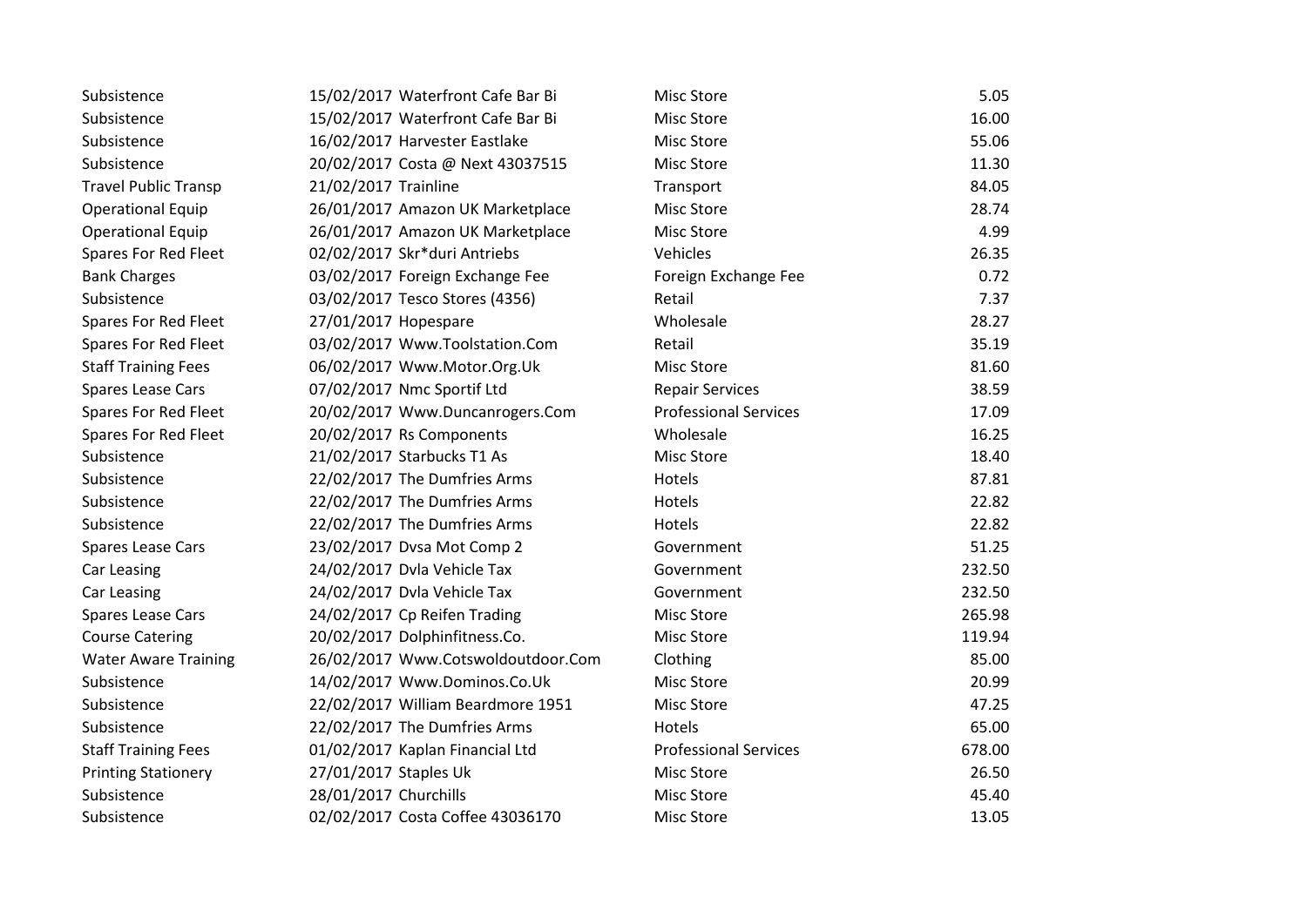| Clean & Domestic Eqp        | 13/02/2017 Amazon UK Marketplace     | <b>Misc Store</b>        | 12.73  |
|-----------------------------|--------------------------------------|--------------------------|--------|
| <b>Travel Public Transp</b> | 26/01/2017 Indigo Park Soluti        | <b>Business Services</b> | 7.70   |
| <b>Travel Public Transp</b> | 01/02/2017 Indigo Park Soluti        | <b>Business Services</b> | 7.70   |
| Subsistence                 | 23/02/2017 Costa @ Tesco             | <b>Misc Store</b>        | 5.50   |
| Subsistence                 | 30/01/2017 Tesco Stores-2041         | Retail                   | 6.35   |
| Subsistence                 | 15/02/2017 Masons Stores-Cheddingto  | Retail                   | 5.03   |
| Subsistence                 | 30/01/2017 Ravello                   | <b>Misc Store</b>        | 5.00   |
| Subsistence                 | 31/01/2017 Ritazza                   | <b>Misc Store</b>        | 2.70   |
| Subsistence                 | 01/02/2017 The Natural Kitchen       | <b>Misc Store</b>        | 5.70   |
| Subsistence                 | 06/02/2017 Eat                       | Misc Store               | 2.55   |
| Subsistence                 | 06/02/2017 Ritazza                   | <b>Misc Store</b>        | 4.69   |
| Subsistence                 | 07/02/2017 Ravello                   | <b>Misc Store</b>        | 3.48   |
| Subsistence                 | 07/02/2017 Eat                       | <b>Misc Store</b>        | 8.70   |
| Subsistence                 | 08/02/2017 Eat                       | Misc Store               | 7.04   |
| Subsistence                 | 09/02/2017 Pret A Manger             | Misc Store               | 3.30   |
| Subsistence                 | 13/02/2017 Blue Tree Kitchen         | <b>Misc Store</b>        | 6.10   |
| Subsistence                 | 14/02/2017 Caffe Nero - 595          | <b>Misc Store</b>        | 2.40   |
| Subsistence                 | 15/02/2017 The Balcony-Waterloo S    | <b>Misc Store</b>        | 2.60   |
| Subsistence                 | 15/02/2017 Eat                       | <b>Misc Store</b>        | 5.10   |
| Subsistence                 | 20/02/2017 Pret A Manger             | <b>Misc Store</b>        | 2.25   |
| Subsistence                 | 22/02/2017 Caffe Nero                | <b>Misc Store</b>        | 2.40   |
| Subsistence                 | 22/02/2017 Ritazza                   | <b>Misc Store</b>        | 2.70   |
| Subsistence                 | 23/02/2017 Pret A Manger             | <b>Misc Store</b>        | 3.24   |
| <b>Travel Public Transp</b> | 23/02/2017 Lul Ticket Machine        | Transport                | 16.10  |
| #N/A                        | 31/01/2017 Argos Retail Group        | Retail                   | 549.90 |
| <b>Staff Training Fees</b>  | 03/02/2017 Www.Osbornebooks.Co.Uk    | Mail Order               | 22.85  |
| Courses & Conference        | 06/02/2017 Usb2u                     | Wholesale                | 531.54 |
| Courses & Conference        | 06/02/2017 Usb2u                     | Wholesale                | 12.55  |
| <b>Travel Public Transp</b> | 07/02/2017 London Midland Web        | Transport                | 33.10  |
| <b>Computer Hardware</b>    | 07/02/2017 Amazon UK Retail Amazon.C | <b>Misc Store</b>        | 109.07 |
| <b>Printing Stationery</b>  | 07/02/2017 Kall Kwik Hemel Hempstea  | Wholesale                | 63.00  |
| <b>Printing Stationery</b>  | 07/02/2017 Kall Kwik Hemel Hempstea  | Wholesale                | 21.00  |
| <b>Printing Stationery</b>  | 07/02/2017 Kall Kwik Hemel Hempstea  | Wholesale                | 21.00  |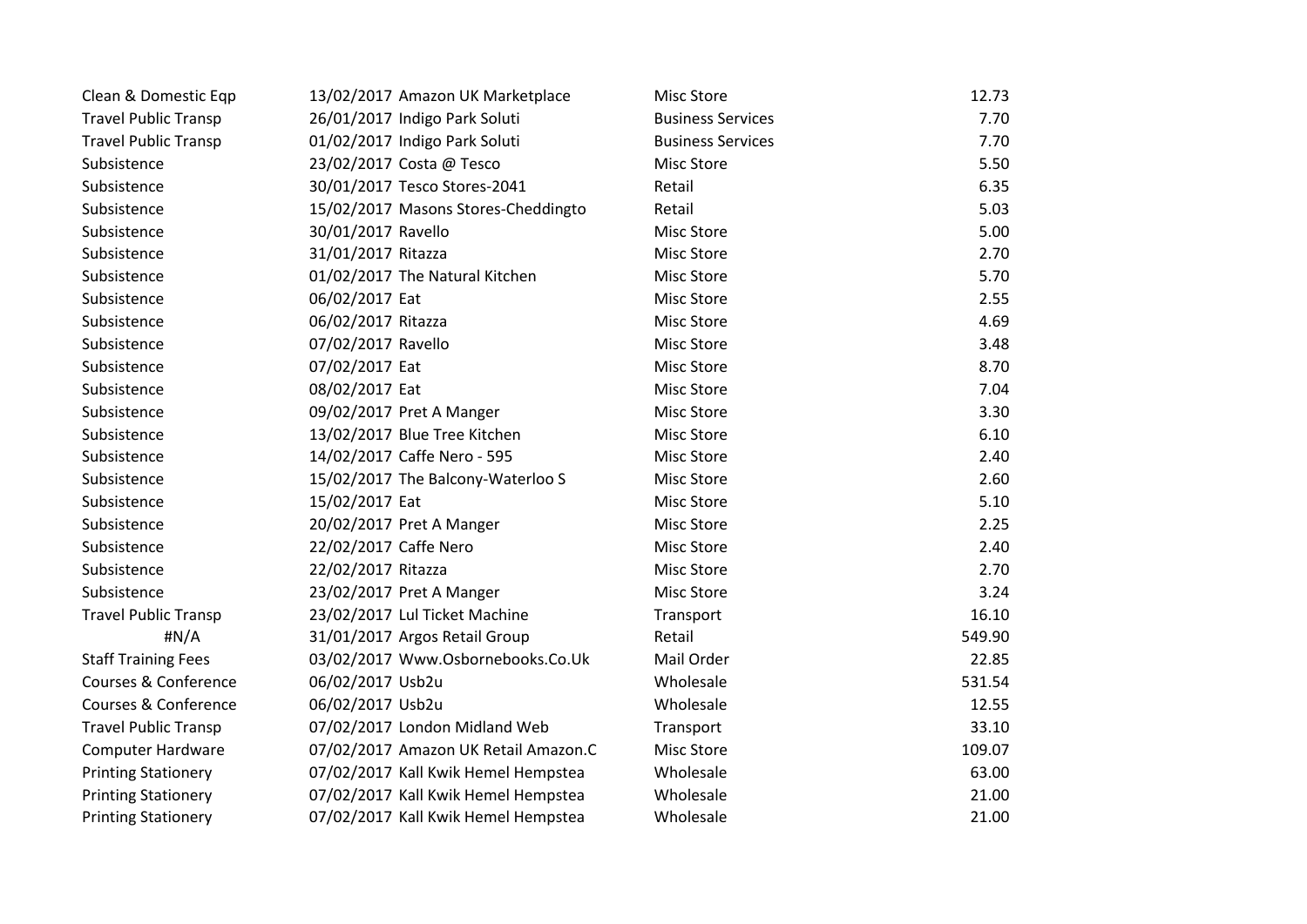| <b>Printing Stationery</b>      | 07/02/2017 Kall Kwik Hemel Hempstea  | Wholesale                    | 21.00   |
|---------------------------------|--------------------------------------|------------------------------|---------|
| <b>Courses &amp; Conference</b> | 07/02/2017 Www.Theknowledgeacadem    | <b>Professional Services</b> | 1112.53 |
| <b>Travel Public Transp</b>     | 13/02/2017 Www.London-Luton.Co.Uk    | Transport                    | 14.67   |
| <b>Travel Public Transp</b>     | 13/02/2017 Www.London-Luton.Co.Uk    | Transport                    | 14.66   |
| <b>Travel Public Transp</b>     | 13/02/2017 Www.London-Luton.Co.Uk    | Transport                    | 14.66   |
| <b>Travel Public Transp</b>     | 13/02/2017 Easyjet 000ersrpgl        | Airlines                     | 43.08   |
| <b>Travel Public Transp</b>     | 13/02/2017 Easyjet 000ersrpgl        | Airlines                     | 43.08   |
| <b>Travel Public Transp</b>     | 13/02/2017 Easyjet 000ersrpgl        | Airlines                     | 43.07   |
| <b>Courses &amp; Conference</b> | 13/02/2017 Www.Pmgltd.Co.Uk          | <b>Business Services</b>     | 462.00  |
| <b>Staff Training Fees</b>      | 15/02/2017 Acca                      | <b>Professional Services</b> | 102.00  |
| <b>Travel Public Transp</b>     | 16/02/2017 Hi Leeds Brighouse        | Hotels                       | 70.85   |
| <b>Computer Hardware</b>        | 16/02/2017 Softcat Plc               | Mail Order                   | 653.57  |
| Licences                        | 22/02/2017 Dvla Vehicle Tax          | Government                   | 112.50  |
| Licences                        | 22/02/2017 Dvla Vehicle Tax          | Government                   | 232.50  |
| Courses & Conference            | 22/02/2017 Bicester Hotel Ltd        | Hotels                       | 432.00  |
| <b>Travel Public Transp</b>     | 22/02/2017 Premier Inn44521690       | Hotels                       | 479.44  |
| <b>Travel Public Transp</b>     | 23/02/2017 London Midland Web        | Transport                    | 33.10   |
| Furniture                       | 24/02/2017 Amazon UK Retail Amazon.C | <b>Misc Store</b>            | 679.99  |
| <b>Computer Hardware</b>        | 25/02/2017 Amazon UK Retail Amazon.C | <b>Misc Store</b>            | 40.96   |
| Furniture                       | 26/02/2017 Amazon UK Marketplace     | Misc Store                   | 22.99   |
| <b>Travel Public Transp</b>     | 02/02/2017 Greater Anglia T/o        | Transport                    | 22.30   |
| <b>Travel Public Transp</b>     | 06/02/2017 Ticket Monkey             | <b>Utilities</b>             | 8.00    |
| <b>Travel Public Transp</b>     | 06/02/2017 Hotels Com                | Transport                    | 152.55  |
| <b>Travel Public Transp</b>     | 08/02/2017 The Bull Hotel            | Hotels                       | 75.05   |
| Subsistence                     | 10/02/2017 Gerrys Offshore I         | Misc Store                   | 3.65    |
| <b>Travel Public Transp</b>     | 16/02/2017 Hotel La Tour Birmingham  | Hotels                       | 15.00   |
| <b>Travel Public Transp</b>     | 17/02/2017 Greater Anglia T/o        | Transport                    | 13.90   |
| Uniforms                        | 09/02/2017 Timpson Ltd               | <b>Personal Services</b>     | 69.95   |
| Subsistence                     | 16/02/2017 Dunelm Ltd                | <b>Misc Store</b>            | 13.75   |
| <b>Course Catering</b>          | 30/01/2017 Sainsburys S/mkts         | Retail                       | 18.11   |
| <b>Training Equipment</b>       | 25/02/2017 Amazon UK Marketplace     | <b>Misc Store</b>            | 137.86  |
| <b>Training Equipment</b>       | 25/02/2017 Amazon UK Marketplace     | Misc Store                   | 47.90   |
| <b>Travel Public Transp</b>     | 22/02/2017 Haddenham & Thame Park    | Transport                    | 29.70   |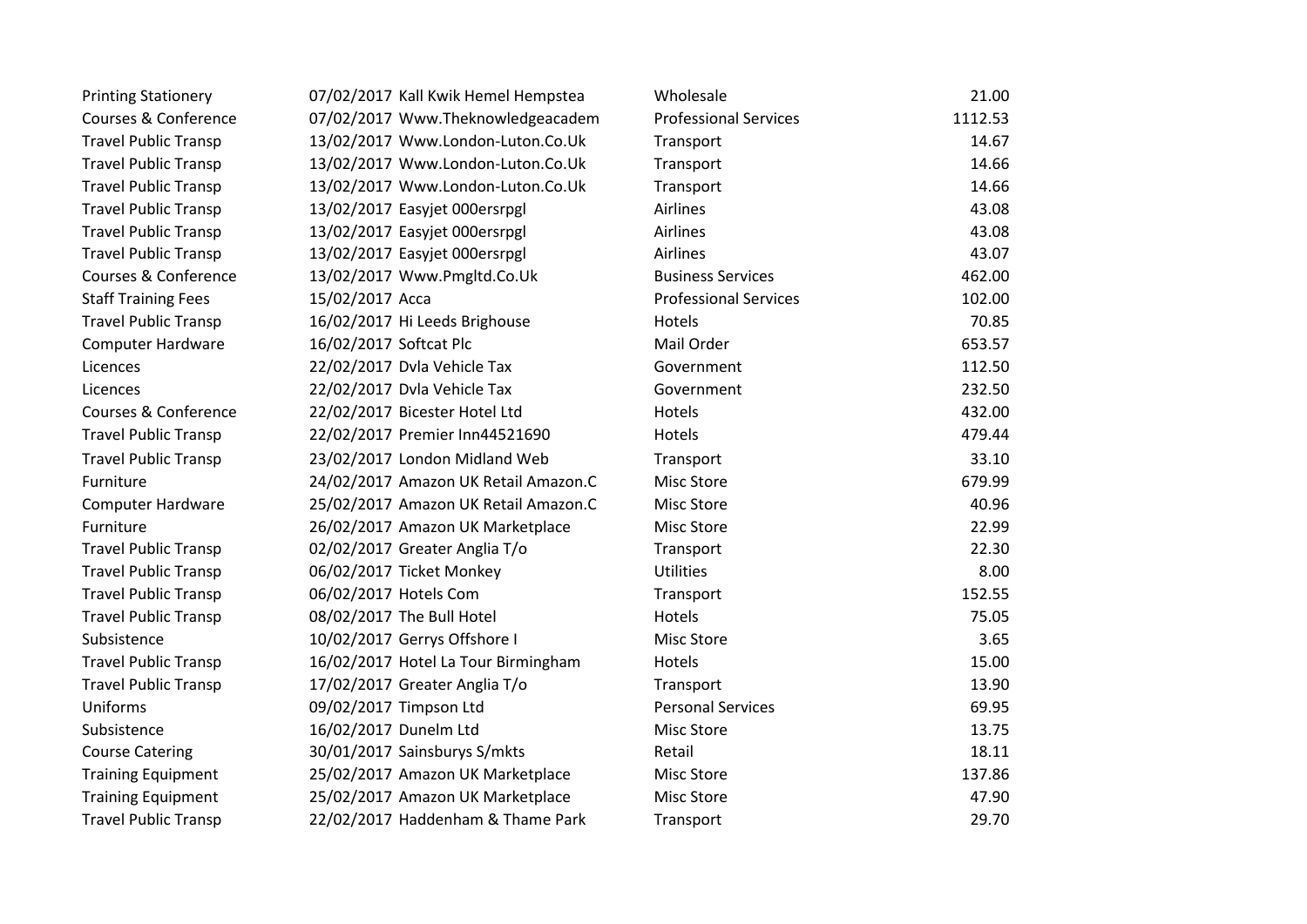|                                   | 2.79                                                                                                                                                                                                                                                                                                                                                                                                                                                                                                                                       |
|-----------------------------------|--------------------------------------------------------------------------------------------------------------------------------------------------------------------------------------------------------------------------------------------------------------------------------------------------------------------------------------------------------------------------------------------------------------------------------------------------------------------------------------------------------------------------------------------|
| 04/02/2017 Msft *                 | 2.54                                                                                                                                                                                                                                                                                                                                                                                                                                                                                                                                       |
| 26/02/2017 Amazon UK Marketplace  | 96.99                                                                                                                                                                                                                                                                                                                                                                                                                                                                                                                                      |
| 22/02/2017 Www.Bipsolutions.Com   | 1080.00                                                                                                                                                                                                                                                                                                                                                                                                                                                                                                                                    |
| 27/01/2017 Karagol Ltd            | 185.83                                                                                                                                                                                                                                                                                                                                                                                                                                                                                                                                     |
| 30/01/2017 Tesco Stores 2041      | 24.01                                                                                                                                                                                                                                                                                                                                                                                                                                                                                                                                      |
| 07/02/2017 Argos Ltd              | 408.99                                                                                                                                                                                                                                                                                                                                                                                                                                                                                                                                     |
| 08/02/2017 Maplin Aylesbury Hp20  | 140.96                                                                                                                                                                                                                                                                                                                                                                                                                                                                                                                                     |
| 13/02/2017 B & Q 1305             | 36.00                                                                                                                                                                                                                                                                                                                                                                                                                                                                                                                                      |
| 13/02/2017 B & Q 1305             | 12.00                                                                                                                                                                                                                                                                                                                                                                                                                                                                                                                                      |
| 26/01/2017 Hilton Gdn             | 126.70                                                                                                                                                                                                                                                                                                                                                                                                                                                                                                                                     |
| 31/01/2017 Ticketofficesale       | 21.00                                                                                                                                                                                                                                                                                                                                                                                                                                                                                                                                      |
| 02/02/2017 Ticketofficesale       | 26.70                                                                                                                                                                                                                                                                                                                                                                                                                                                                                                                                      |
| 13/02/2017 Selfserve Ticket       | 26.70                                                                                                                                                                                                                                                                                                                                                                                                                                                                                                                                      |
| 20/02/2017 Runnymede Reception    | 250.00                                                                                                                                                                                                                                                                                                                                                                                                                                                                                                                                     |
| 22/02/2017 Starbucks              | 11.98                                                                                                                                                                                                                                                                                                                                                                                                                                                                                                                                      |
| 26/01/2017 West Coast Trains      | 28.50                                                                                                                                                                                                                                                                                                                                                                                                                                                                                                                                      |
| 31/01/2017 Wp-Institution Of      | 31.50                                                                                                                                                                                                                                                                                                                                                                                                                                                                                                                                      |
| 01/02/2017 Trainline              | 34.02                                                                                                                                                                                                                                                                                                                                                                                                                                                                                                                                      |
| 06/02/2017 Trainline              | 42.23                                                                                                                                                                                                                                                                                                                                                                                                                                                                                                                                      |
| 07/02/2017 Napier Mk              | 8.00                                                                                                                                                                                                                                                                                                                                                                                                                                                                                                                                       |
| 07/02/2017 Trainline              | $-29.90$                                                                                                                                                                                                                                                                                                                                                                                                                                                                                                                                   |
| 07/02/2017 London Midland Tic     | 57.10                                                                                                                                                                                                                                                                                                                                                                                                                                                                                                                                      |
| 16/02/2017 Hilton                 | 7.59                                                                                                                                                                                                                                                                                                                                                                                                                                                                                                                                       |
| 16/02/2017 Napier Mk              | 8.00                                                                                                                                                                                                                                                                                                                                                                                                                                                                                                                                       |
| 16/02/2017 London Midland Sel     | 39.90                                                                                                                                                                                                                                                                                                                                                                                                                                                                                                                                      |
| 20/02/2017 Trainline              | 42.23                                                                                                                                                                                                                                                                                                                                                                                                                                                                                                                                      |
| 21/02/2017 Hoc Crs                | 47.88                                                                                                                                                                                                                                                                                                                                                                                                                                                                                                                                      |
| 27/01/2017 Maplin Aylesbury Hp20  | 16.95                                                                                                                                                                                                                                                                                                                                                                                                                                                                                                                                      |
| 30/01/2017 Www.Cabling4less.Co.Uk | 63.83                                                                                                                                                                                                                                                                                                                                                                                                                                                                                                                                      |
| 04/02/2017 Surveymonkey.Com       | 26.00                                                                                                                                                                                                                                                                                                                                                                                                                                                                                                                                      |
| 13/02/2017 Amazon UK Marketplace  | 104.70                                                                                                                                                                                                                                                                                                                                                                                                                                                                                                                                     |
| 20/02/2017 Paypal *spservices     | 29.94                                                                                                                                                                                                                                                                                                                                                                                                                                                                                                                                      |
|                                   | Wholesale<br><b>Misc Store</b><br><b>Professional Services</b><br><b>Misc Store</b><br>Retail<br>Retail<br><b>Utilities</b><br>Retail<br>Retail<br>Hotels<br>Transport<br>Transport<br>Transport<br>Hotels<br><b>Misc Store</b><br>Transport<br><b>Professional Services</b><br>Transport<br>Transport<br><b>Business Services</b><br>Transport<br>Transport<br>Hotels<br><b>Business Services</b><br>Transport<br>Transport<br><b>Misc Store</b><br><b>Utilities</b><br><b>Misc Store</b><br>Mail Order<br><b>Misc Store</b><br>Wholesale |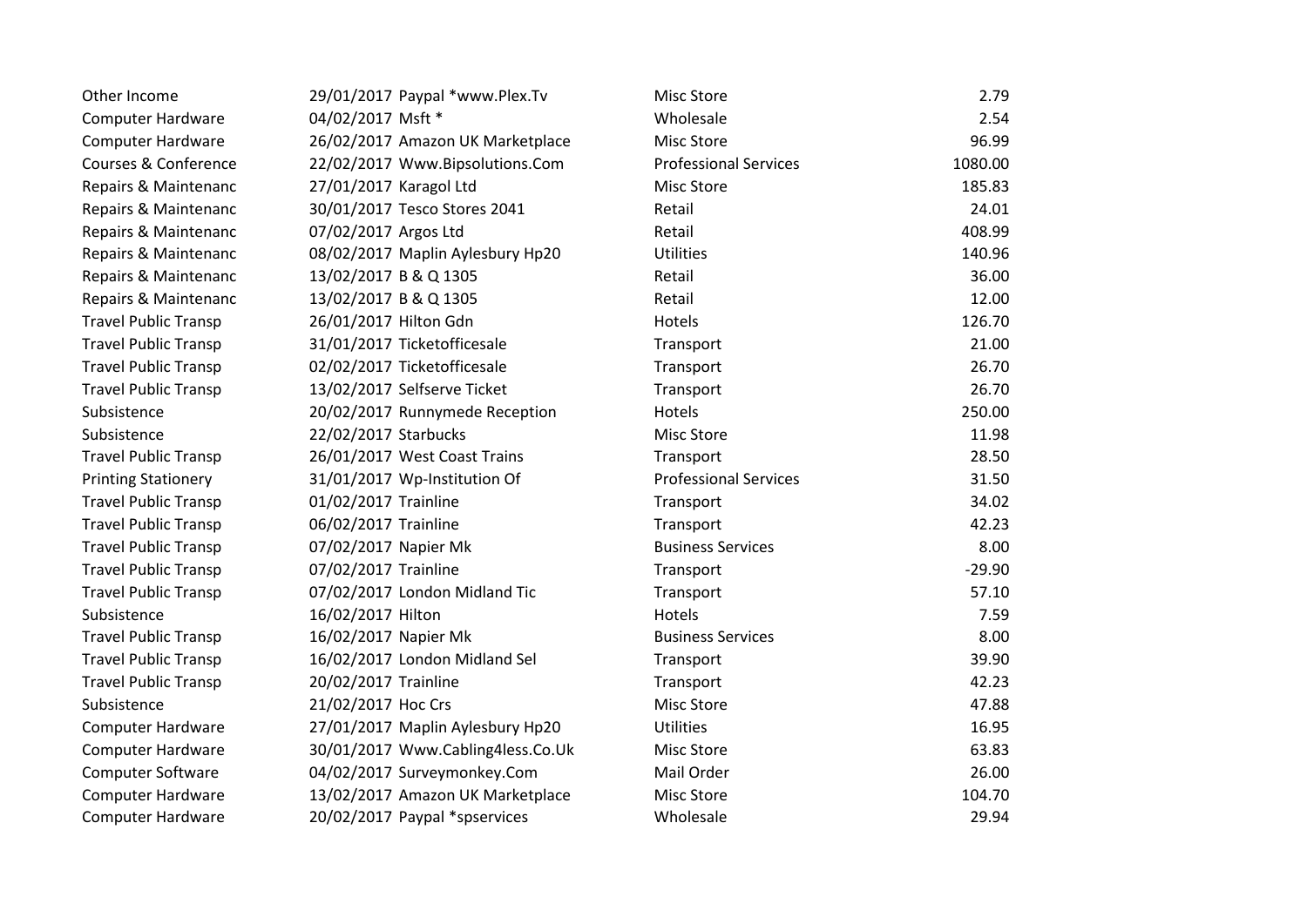| <b>Travel Public Transp</b> | 22/02/2017 The Dumfries Arms         | Hotels               | 65.00  |
|-----------------------------|--------------------------------------|----------------------|--------|
| Office & Gen Equip          | 13/02/2017 Staples Uk                | <b>Misc Store</b>    | 179.00 |
| Office & Gen Equip          | 13/02/2017 Staples Uk                | Misc Store           | 69.99  |
| Fixtures & Fittings         | 16/02/2017 Argos Ltd                 | Retail               | 17.97  |
| Office & Gen Equip          | 16/02/2017 Staples Uk                | <b>Misc Store</b>    | 22.99  |
| Fixtures & Fittings         | 16/02/2017 Argos Ltd                 | Retail               | 35.94  |
| F+ Provisions Wyc           | 16/02/2017 Argos Ltd                 | Retail               | 41.93  |
| <b>Crb Checks</b>           | 15/02/2017 Disclosure & Barring      | Government           | 13.00  |
| <b>Crb Checks</b>           | 17/02/2017 Disclosure & Barring      | Government           | 13.00  |
| <b>Crb Checks</b>           | 17/02/2017 Disclosure & Barring      | Government           | 13.00  |
| Subsistence                 | 17/02/2017 Envatomarket33320915      | <b>Digital Goods</b> | 54.09  |
| <b>Bank Charges</b>         | 20/02/2017 Foreign Exchange Fee      |                      | 1.49   |
| Repairs & Maintenanc        | 01/02/2017 B & Q 1305                | Retail               | 16.46  |
| Repairs & Maintenanc        | 01/02/2017 Www.Safeoptions.Co.Uk     | <b>Misc Store</b>    | 57.60  |
| Repairs & Maintenanc        | 06/02/2017 George Browns             | Misc Store           | 7.00   |
| Repairs & Maintenanc        | 07/02/2017 Flogas Britain Limited    | <b>Misc Store</b>    | 48.95  |
| Repairs & Maintenanc        | 08/02/2017 Www.Ironmongerydirect.    | Retail               | 63.60  |
| Repairs & Maintenanc        | 09/02/2017 B & Q 1305                | Retail               | 33.14  |
| Repairs & Maintenanc        | 20/02/2017 Flogas Britain Limited    | <b>Misc Store</b>    | 22.84  |
| Repairs & Maintenanc        | 22/02/2017 Flogas Britain Limited    | Misc Store           | 29.85  |
| Repairs & Maintenanc        | 22/02/2017 C Brewer & Sons           | Retail               | 62.90  |
| Repairs & Maintenanc        | 23/02/2017 B & Q 1305                | Retail               | 12.23  |
| Canteen Equipment           | 26/01/2017 Wilko Kingston Mk         | <b>Misc Store</b>    | 12.00  |
| <b>Printing Stationery</b>  | 26/02/2017 Waterstones               | <b>Misc Store</b>    | 6.99   |
| Courses & Conference        | 01/02/2017 Aylesbury Waterside       | Entertainment        | 5.60   |
| Courses & Conference        | 01/02/2017 Aylesbury Waterside       | Entertainment        | 5.60   |
| Courses & Conference        | 02/02/2017 Catherine Wheel Ll        | <b>Misc Store</b>    | 13.38  |
| Courses & Conference        | 03/02/2017 Chertsey Service Station  | Vehicles             | 7.49   |
| Courses & Conference        | 06/02/2017 Harvester Beacons         | <b>Misc Store</b>    | 19.38  |
| Courses & Conference        | 17/02/2017 Selfserve Ticket          | Transport            | 9.00   |
| Courses & Conference        | 21/02/2017 Pret A Manger             | Misc Store           | 6.50   |
| Courses & Conference        | 21/02/2017 Selfserve Ticket          | Transport            | 27.00  |
| Courses & Conference        | 22/02/2017 Bp Bradwell Abbey Connect | Vehicles             | 4.00   |